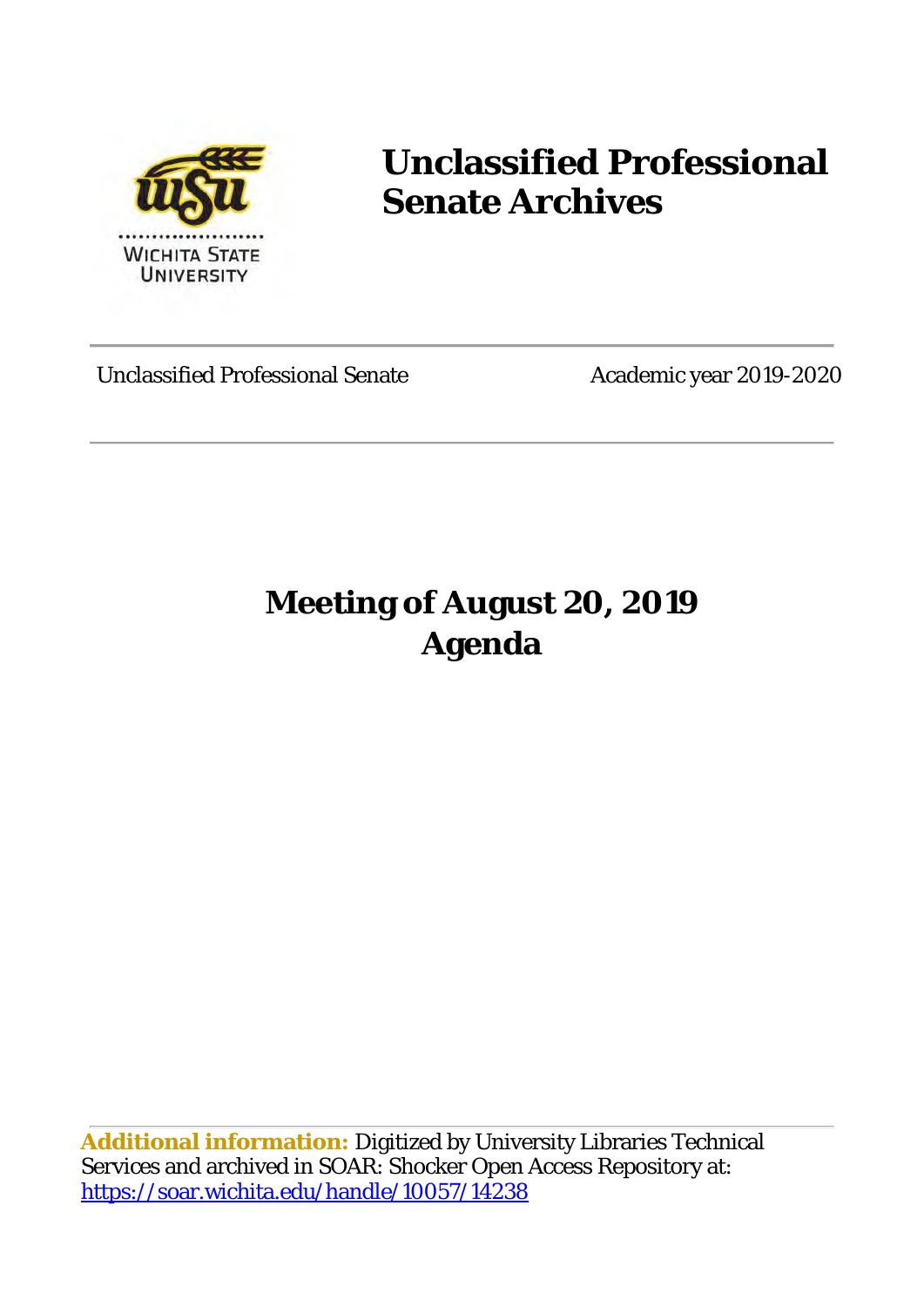# USS & UP Joint Senate Meeting

9 -11 a.m., August 20, 2019 RSC 142 Harvest Room

#### I. Call to Order

- a. Announcements or Proposals
- b. Minutes Approval Process Electronic

#### II. Old Business for USS & UP Senates

- a. Results of UP Senate Election for Vice President/President-Elect
- b. Status Update: KBOR Survey for USS & UP Staff from the Docking Institute
- c. University Policies Reviewed Status Updates
	- i. Volunteer Approved by PET

#### III. New Business for USS & UP Senates

- a. Strategic Plan Update/Presentation Kaye Monk-Morgan, Asst. Vice President for Academic Affairs
- b. Shocker Circle Keepers Handout
- c. 2019-2020 Goals Handout
- d. 2019-2020 Committee Tasks/Charges
- e. Joint Faculty/USS/UP Senate Meeting Tentatively September  $30^{th}$ , 3-5 p.m.
- f. Fall General Meeting USS/UP Staff
	- i. Format Suggestions
	- ii. Speaker Suggestions

#### IV. Committee Updates & Discussions

- a. Committees
	- i. Awards/Recognition (Joint)
		- 1. Staff Recognition Task Force
	- ii. Communication and Website (Joint, Individual Websites)
	- iii. Election (USS)
	- iv. Election (UP)
	- v. Professional Development (Joint)
	- vi. Service (Joint)
- b. Campus/University Business Meeting Updates
	- i. AOC (UP Representative)
	- ii. Budget Advisory Committee (Joint)
	- iii. Human Resources Meeting (Joint)
	- iv. Legislative Update (Joint)
	- v. Library Appeals (Joint, Representative from Each Senate)
	- vi. Parking Appeals (Joint, Representative from Each Senate)
	- vii. President's Council/PET Meeting (Joint)
	- viii. President Meeting (USS)
	- ix. President Meeting (UP)
	- x. RSC Board of Directors (Joint, Representative from Each Senate)
	- xi. Traffic Appeals (Joint, Representative from Each Senate)
	- xii. UPS President's Council (UP)
	- xiii. USS President's Council (USS)